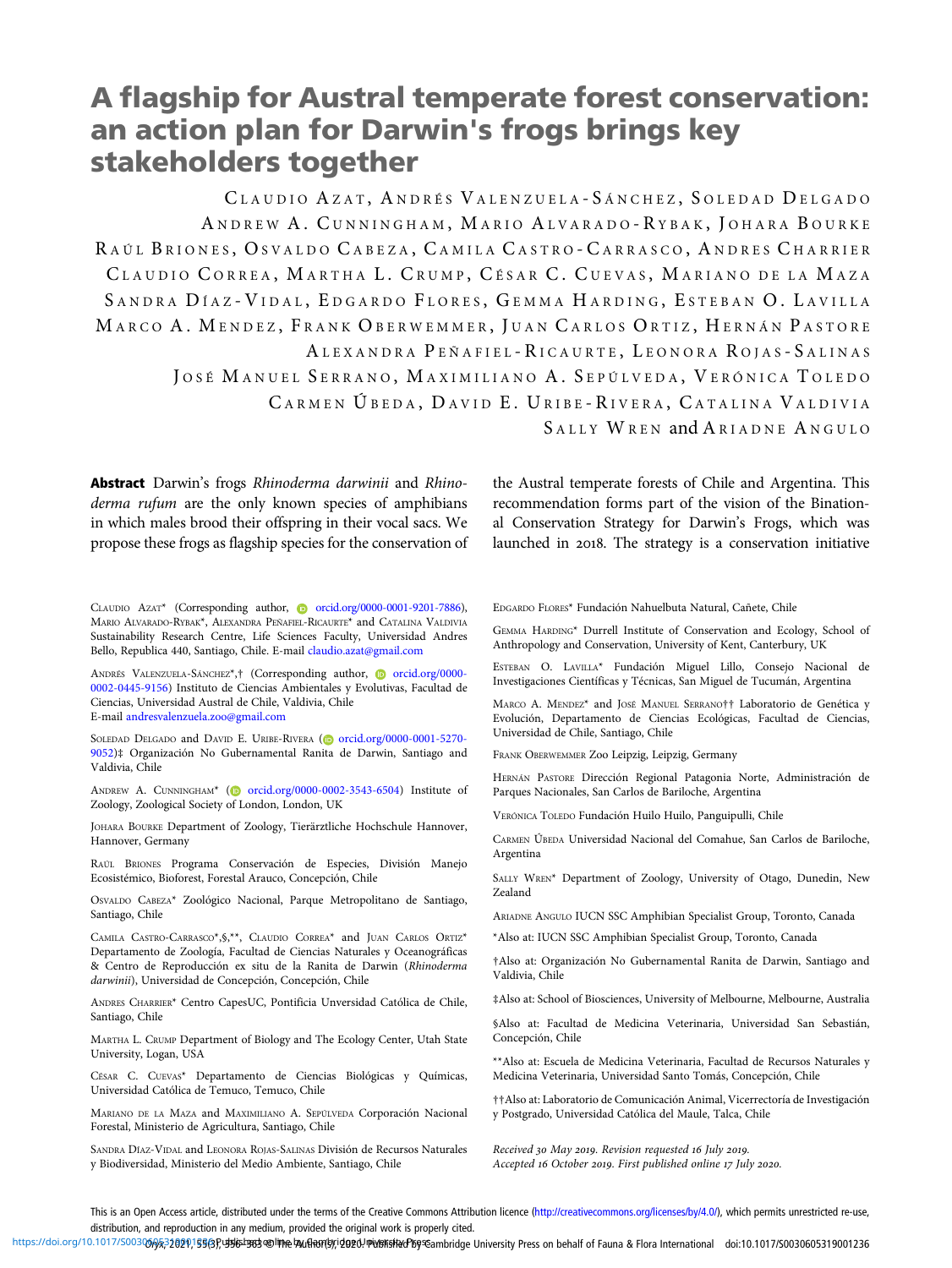led by the IUCN SSC Amphibian Specialist Group, which in 2017 convened 30 governmental, non-profit and private organizations from Chile, Argentina and elsewhere. Darwin's frogs are iconic examples of the global amphibian conservation crisis: R. rufum is categorized as Critically Endangered (Possibly Extinct) on the IUCN Red List, and R. darwinii as Endangered. Here we articulate the conservation planning process that led to the development of the conservation strategy for these species and present its main findings and recommendations. Using an evidence-based approach, the Binational Conservation Strategy for Darwin's Frogs contains a comprehensive status review of Rhinoderma spp., including critical threat analyses, and proposes 39 prioritized conservation actions. Its goal is that by 2028, key information gaps on Rhinoderma spp. will be filled, the main threats to these species will be reduced, and financial, legal and societal support will have been achieved. The strategy is a multi-disciplinary, transnational endeavour aimed at ensuring the long-term viability of these unique frogs and their particular habitat.

Keywords Amphibians, Argentina, Chile, conservation strategy, Darwin's frogs, extinction, Rhinoderma darwinii, Rhinoderma rufum

Supplementary material for this article is available at doi.org/10.1017/S0030605319001236

# Introduction

Halting biodiversity loss depends largely on developing effective conservation policies and planning (Johnson et al., 2017). Evidence-based, inclusive, participatory conservation strategies are recommended when specific actions are needed to save species from extinction (IUCN,  $2017$ ). Key species can act as umbrellas or flagships, transforming species-level conservation plans into ecosystem-wide benefits (Superina et al., 2018).

The northern and the southern Darwin's frog (Rhinoderma rufum and Rhinoderma darwinii) are named after Charles Darwin, who was the first to collect R. darwinii, in 1834. These species are the only known amphibians in which the males brood their offspring within their vocal sacs ( $Plate$ <sub>1</sub>). In *R. rufum* the later larval stages develop in water, whereas in R. darwinii the entire larval development, lasting up to 8 weeks and including metamorphosis, takes place within the male's vocal sac (Formas et al.,  $1975$ ; Formas, 2013; Supplementary Fig. 1). Endemic to the Austral temperate forests of South America, both species are highly threatened as a result of dramatic population declines, particularly during the last  $4$  decades (Crump & Veloso, 2005; Bourke et al., 2012; Soto-Azat et al., 2013a). The habitat of Darwin's frogs is an ecoregion characterized by a high degree of endemism and is thus of high conservation priority (Myers



PLATE 1 A brooding male southern Darwin's frog Rhinoderma darwinii in a typical humid substrate of the Valdivian temperate forest.

et al., 2000). Rhinoderma rufum has not been recorded since 1981 and remaining populations of R. darwinii are small and isolated (Soto-Azat et al., 2013a; IUCN, 2019). Darwin's frogs are found only in native forest (generally old-growth), and R. darwinii abundance has been positively correlated with the structural complexity of its forest habitat (Valenzuela-Sánchez et al., 2019a). Although habitat loss is a threat, population declines and extirpations have also been documented within protected areas and undisturbed ecosystems (Crump & Veloso, 2005; Soto-Azat et al., 2013a).

Recently, there has been growing concern about Darwin's frogs, evidenced by several independent and uncoordinated research and conservation efforts. The majority  $(75%)$  of all publications on Darwin's frogs indexed in the Web of Science were published during 20010-2019, when a number of in situ and ex situ conservation projects were established for R. darwinii. Thus, we identified an opportunity for collaboration to provide efficient and cost-effective conservation outcomes for these unique and highly threatened frogs. In 2017 the Chilean section of the IUCN SSC Amphibian Specialist Group convened stakeholders to develop a conservation plan for Darwin's frogs, and as a result the Binational Conservation Strategy for Darwin's Frogs was launched in . Here we summarize the process of the strategy's development, present its main findings and recommendations and discuss the major challenges and opportunities of implementation. This work adds to the scarce peer-reviewed literature on species conservation planning and seeks to stimulate its use as a biodiversity conservation tool.

# Study area

The Austral temperate forests, which include the habitat of Darwin's frogs (32-47 °S), cover  $>$  20 million ha, mainly in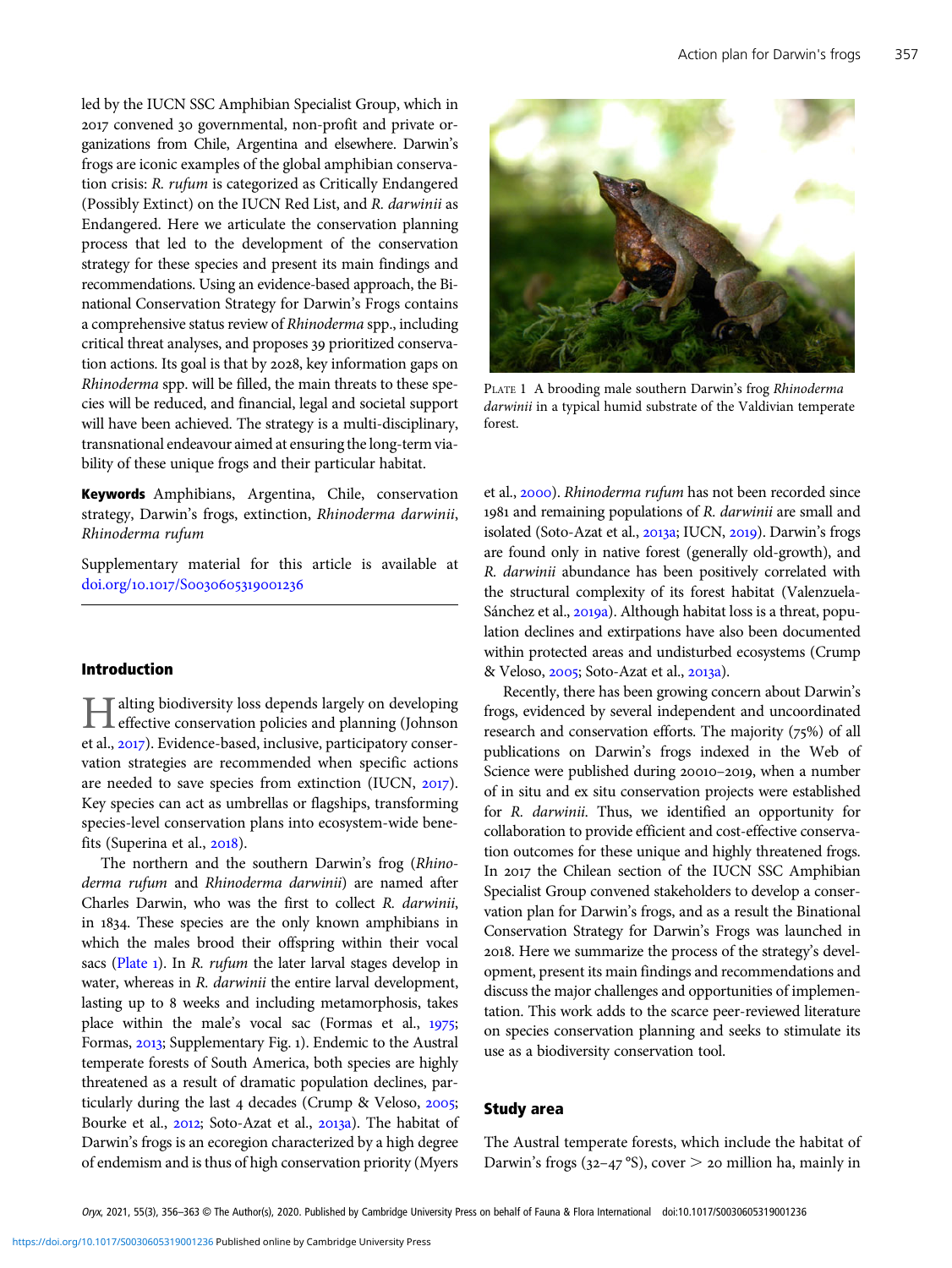<span id="page-2-0"></span>

FIG. 1 Distribution of Darwin's frogs in Chile and Argentina. Historical distribution of Rhinoderma rufum, Rhinoderma darwinii and the area of sympatry around Concepción. Localities with known current presence of R. darwinii are shown in solid dots. No population of R. rufum is currently known, but historical localities are shown in open dots. There is one unusual historical record for R. rufum in the Chilean foothills of the Andes (Barros, 1918).

Chile but also in Argentina  $(4.6 \text{ and } 16.0 \text{ million ha for})$ R. rufum and R. darwinii, respectively; IUCN, 2019). Rhinoderma rufum is endemic to the coastal range of Chile at 0-500 m altitude (Bourke et al., 2012; Soto-Azat et al., 2013a; Cuevas, 2014). Rhinoderma darwinii is found in both the coastal range of Chile (including Mocha Island and the Chiloé Archipelago) and the Andes of Chile and Argentina (Soto-Azat et al.,  $2013a$ ) at 0-1,340 m altitude (Úbeda & Pastore,  $2015$ ). Historical distributions of Rhino $derma$  spp. are shown in Fig. 1.

# Methods

# Conservation assessment

In July 2015, 19 Chilean herpetologists met at Universidad Andres Bello in Santiago to update the IUCN Red List assessment of Chilean amphibians (Soto-Azat et al., 2015). This work highlighted the urgent need for conservation planning for Darwin's frogs. Re-assessments of R. darwinii and R. rufum followed the IUCN Red List methodology: literature and data searches, assessments by experts and external review.

# Development of the strategy

Development of the Binational Conservation Strategy for Darwin's Frogs was facilitated by an Amphibian Specialist Group co-chair, a programme officer and a thematic group chair and followed IUCN guidelines for species conservation planning (IUCN, 2017). Initially, a 1-day symposium in September 2017 convened 292 participants interested in the conservation of Darwin's frogs. Here, national and international speakers presented advances on Rhinoderma spp. research and conservation, and discussed IUCN guidelines for effective conservation planning (IUCN, 2017). Subsequently, 30 stakeholders that had been selected for their expertise, influence, and representation of relevant organizations, attended a 3-day conservation strategy workshop where we:  $(i)$  formulated the strategy's vision, (2) defined the strategy's time frame,  $(3)$  discussed the current status of Darwin's frogs, (4) assessed the challenges, barriers and threats to their conservation,  $(5)$  established working groups (see below), (6) developed conservation goals, objectives and actions,  $(7)$  prioritized objectives and actions and (8) elected the coordination structure. We formed four working groups based on identified conservation needs: (1) habitat loss, (2) captive breeding, research and climate change,  $(3)$  policy and education, and  $(4)$  diseases and invasive species. Following a SMART (Specific, Measurable, Achievable, Realistic and Time-bound) approach, each working group proposed goals, objectives and actions, which were later discussed, validated and prioritized by all workshop participants. After the workshop, a draft of the strategy was distributed among participants and others involved in the development of the strategy, for comment and approval.

# Results

Rhinoderma rufum is categorized as Critically Endangered (Possibly Extinct) based on criterion D because its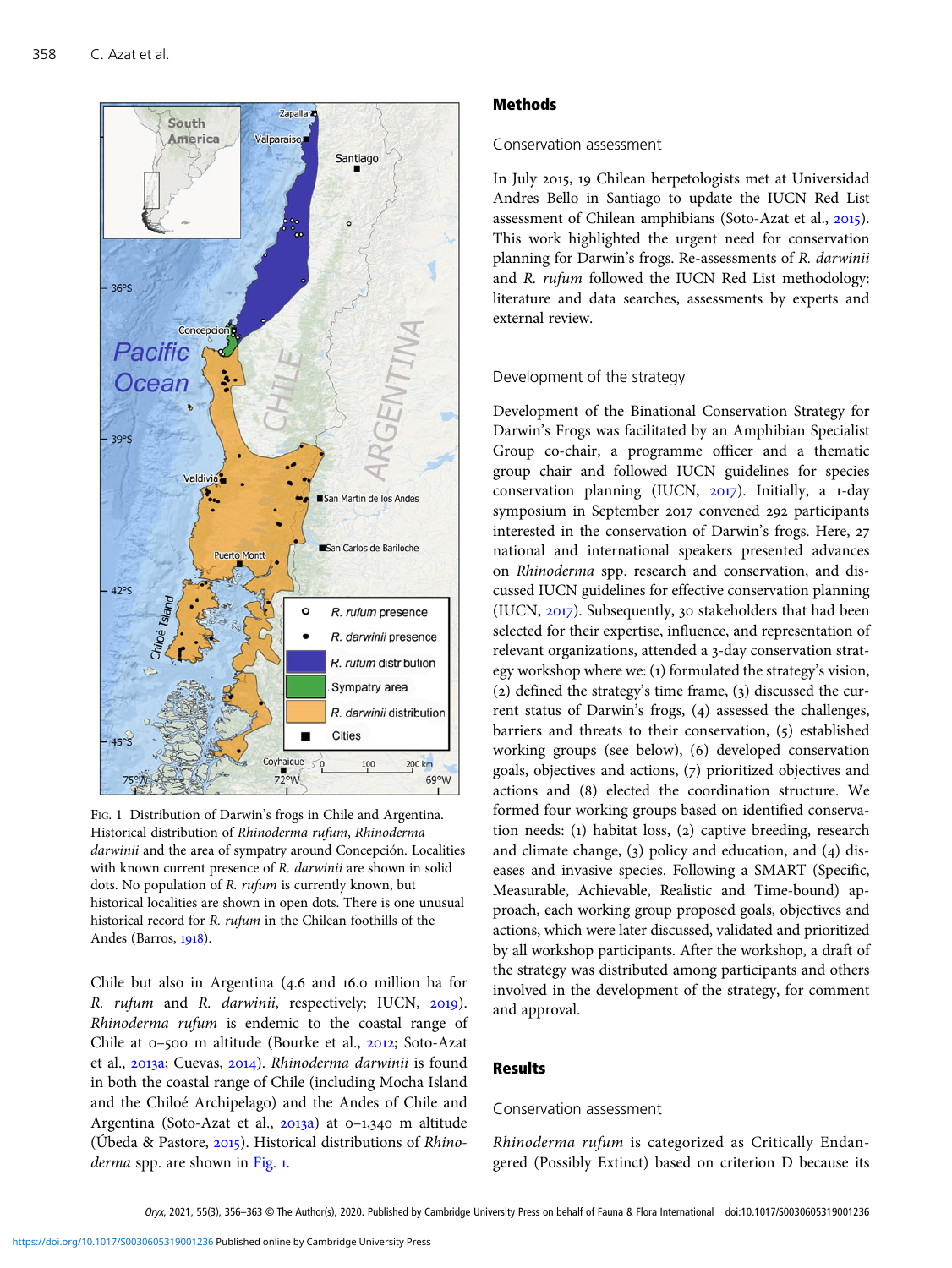<span id="page-3-0"></span>

FIG. 2 Conceptual model showing a threat assessment for Darwin's frogs (R. rufum and R. darwinii). We identified direct and indirect threats, barriers presented by lack of knowledge, contributing factors and pressures, and plotted their interactions with each other and within the binational conservation strategy. \*OIE = World Animal Health Organization.

population size is estimated to be  $\leq$  50 mature individuals (IUCN,  $2019$ ). The species has not been recorded since 1981 despite intense searches across its historical range (Busse,  $2002$ ; Bourke et al.,  $2012$ ; Soto-Azat et al.,  $2013a$ ; Cuevas, ). Rhinoderma darwinii is categorized as Endangered following criteria B2ab(iii) (IUCN,  $2019$ ) because (1) its current area of occupancy is estimated to be  $224 \text{ km}^2$  $(<$  500 km<sup>2</sup> threshold; B2), (2) extant populations are small and isolated (a), and (3) the extent and quality of its remaining habitat continues to decline (b(iii); Crump & Veloso, 2005; Soto-Azat et al., 2013a; Uribe-Rivera et al., 2017; Bourke et al., 2018). Only R. darwinii has been kept and bred in captivity.

### A conservation strategy

Under the vision 'Darwin's frogs, unique in the world for their reproductive peculiarity, are conserved and valued as an emblem for the protection of the native forests of southern Chile and Argentina', the Binational Conservation Strategy for Darwin's Frogs was launched in October 2018. The strategy is divided into two main components: a status review of Rhinoderma spp., and the conservation strategy itself, comprising a threat assessment (Fig. 2) and a list of prioritized conservation actions. The strategy aims to achieve the following goals by  $2028$ : (1) obtain key information on the biology, management and status of Rhinoderma populations, (2) reduce the main threats to Darwin's frogs,

and (3) provide the financial, legal and societal support needed for the proposed conservation actions. To this end, the strategy contains 39 actions, grouped under 12 objectives (Supplementary Table ). Each conservation action lists responsible stakeholders, deadlines, indicators, potential collaborators and funding sources. The strategy (IUCN ASG–Chile,  $2018$ ) has been distributed among relevant authorities, conservation organizations, local communities and the general public.

# Website

The full Binational Conservation Strategy for Darwin's Frogs can be downloaded from the strategy's website (see full reference in IUCN ASG-Chile, 2018). This website provides information on Rhinoderma biology and conservation along with relevant literature and other resources. The strategy is intended to be a dynamic and adaptive document, and the website will help with the coordination of identified actions.

# Darwin's Frog Alliance

A key outcome of the conservation planning process was the creation of the Darwin's Frog Alliance, a network of individuals, representing 30 institutions and a diverse array of stakeholders (from academia, government, zoological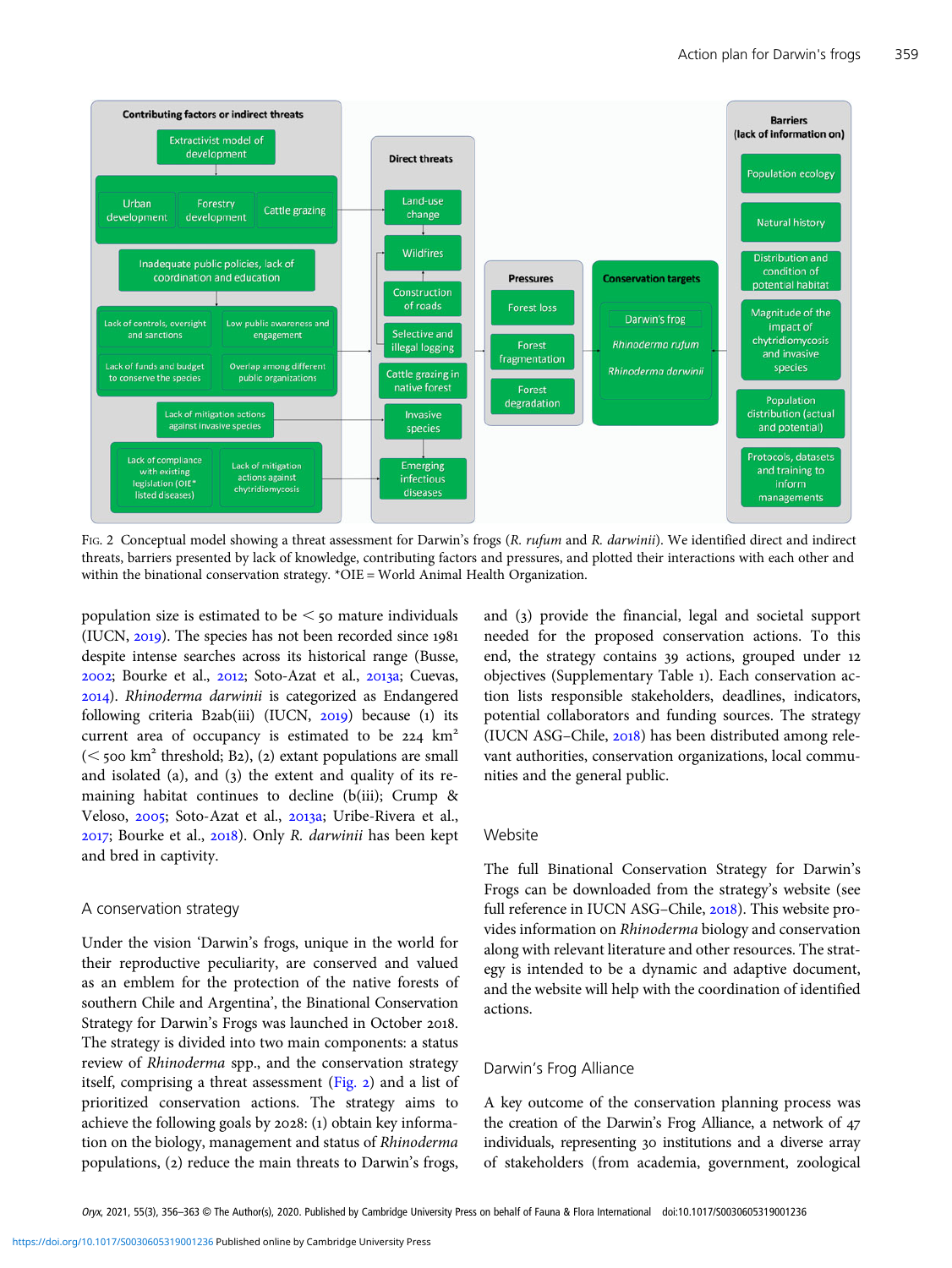institutions, local communities, NGOs and the private sector; Supplementary Table 2), to enhance collaboration for the conservation of Darwin's frogs. The Alliance is led by members of the Amphibian Specialist Group, and endorsed by the Chilean and Argentinian Ministries of Environment.

### Threat assessment

The status review supported previous claims that the decline of Darwin's frogs has been largely driven by habitat loss, chytridiomycosis and climate change (Bourke et al., 2010, 2012, 2018; Soto-Azat et al., 2013a, 2013b; Uribe-Rivera et al., 2017; Valenzuela-Sánchez et al., 2017). Here we provide a brief synthesis of this review.

Status of populations Using species distribution modelling, Bourke et al.  $(2012)$  identified areas with potential remnant R. rufum populations, providing guidance for future efforts to rediscover this species. Soto-Azat et al. (2013a) dated its extinction to  $1982$  ( $95\%$  CI:  $1980-2000$ ) using historical sightings. In contrast, R. darwinii is found in small and isolated populations (Soto-Azat et al., 2013a; Valenzuela-Sánchez et al., ). During the development of the strategy, we identified 56 extant populations in Chile and 10 in Argentina [\(Fig.](#page-2-0) ). In Chile, R. darwinii has recently disappeared from, or drastically declined in, many localities where it was abundant only decades ago (Crump & Veloso, 2005; Soto-Azat et al.,  $2013a$ ). The size of extant populations is c.  $10-145$  reproductive individuals (Crump, 2002; Soto-Azat et al., 2013a; Valenzuela-Sánchez et al., 2014, 2017, 2019a). In Argentina, the species has been less well studied but, based on museum collections, it was probably much more abundant in the past (Úbeda & Pastore,  $2015$ ).

Habitat loss The original habitats of R. rufum, the Coastal Mediterranean and Maulino deciduous forests (32-36  $\degree$ S), have been almost completely replaced by exotic pine and eucalypt plantations and agriculture, with  $<$  7% of Maulino forest remaining (Smith-Ramírez, 2004; Echeverría et al., 2006). The Valdivian temperate rainforest  $(36-47°S)$  is the typical habitat of R. darwinii. To the north, the situation for R. darwinii is similar to that for R. rufum, but further south the native forest becomes more continuous as the coverage of protected areas increases, thus providing more suitable habitat for the species.

Amphibian chytridiomycosis Caused by the fungus Batrachochytrium dendrobatidis, this emerging disease is known for its catastrophic and ongoing impacts on amphibian populations worldwide (Scheele et al., 2019). This pathogen has been identified from museum specimens of wild



FIG. 3 Boxplot (median, 25th, and 75th percentiles) of relative changes in the extent of potential habitat (suitable and accessible) of R. darwinii, projected to two temporal windows (2050 and 2080) and two climate change scenarios (Relative Concentration Pathway 4.5 and 8.5; IPCC, 2014). The dashed line represents a scenario of no change compared to the present situation.

Chilean amphibians collected since the 1970s (Soto-Azat et al., 2013b). This coincides with the documented onset of South American amphibian declines (Scheele et al., 2019). Surveys in Chile have demonstrated that B. dendrobatidis is infecting  $R$ . *darwinii* in the wild (Bourke et al.,  $2010$ ), with evidence of lethal chytridiomycosis (Soto-Azat et al., 2013b), which leads to extirpation of infected populations (Valenzuela-Sánchez et al., 2017).

Climate change Because of its specific habitat requirements (Valenzuela-Sánchez et al., 2019a), slow life-history strategy (Valenzuela-Sánchez et al., 2017) and dispersal limitations (Valenzuela-Sánchez et al., 2014, 2019b), Rhinoderma spp. are expected to be particularly susceptible to climate change (Soto-Azat et al., 2013a). Using a dispersal-constrained species distribution model, Uribe-Rivera et al.  $(2017)$  estimated that during 1970-2010, climate change led to a reduction of suitable habitat for this species by  $23-40\%$ . Bourke et al. ( $2018$ ) predicted an expansion of climatically suitable areas for R. darwinii by 2080, especially in the south of its range. However, unless assisted by translocations, R. darwinii would not naturally colonize most of the emerging suitable areas (Uribe-Rivera et al., 2017). Incorporating dispersal limitations analyses of climate change projections for 2050 and 2080 show reductions of  $33-56\%$  in the potential distribution of R. darwinii (Fig. 3; Uribe-Rivera et al., 2017).

Collection of wild Rhinoderma spp., mainly for hobbyists and museums, was common in the past (J.C. Ortiz, pers.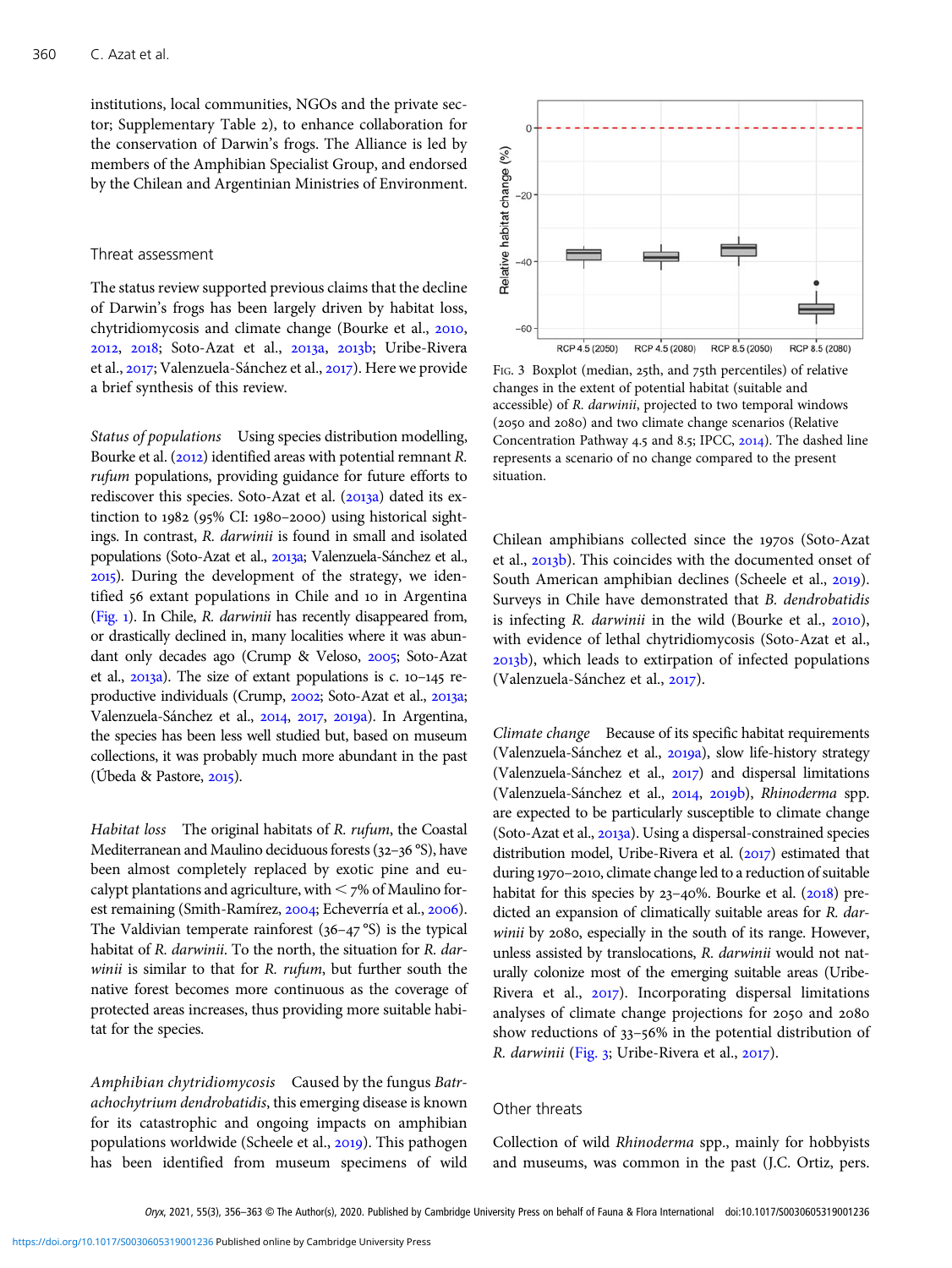obs., 1988; Soto-Azat et al.,  $2013a$ ; Supplementary Fig. 1). Other threats and barriers include livestock farming in forest habitats, non-compliance with current legislation, and lack of public awareness and engagement ([Fig.](#page-3-0) 2).

#### Ongoing conservation

Although there are 30 protected areas (28 in Chile and two in Argentina) within the range of R. darwinii, none protect any of the historical sites of  $R$ . rufum. Since 2009, three in situ conservation projects have been implemented for R. darwinii: in Huilo Huilo, Tantauco and Melimoyu private parks. Currently, there are two independent ex situ conservation projects for R. darwinii: one led by Universidad de Concepción in conjunction with Zoo Leipzig, Germany (since 2009), and another by the National Zoo of Chile (since 2010). There are also several education initiatives focused on Darwin's frogs: one at the National Zoo of Chile (visited by  $> 860,000$  people in 2018), a Darwin's frog education centre in Huilo Huilo  $(> 100,000)$  visitors in 2018), and an education programme run by NGO Ranita de Darwin, which has reached  $>$  15,000 people in local communities within the range of Rhinoderma spp.

# **Discussion**

Multi-pronged strategies that combine research, management, education and policy are required to achieve successful species conservation (Superina et al., 2018). The Binational Conservation Strategy for Darwin's Frogs is a multi-sectoral, participatory effort and follows an evidencebased process to achieve the long-term conservation of Darwin's frogs. Additionally, this strategy promotes these species as non-traditional flagships for the conservation of the Austral temperate forest, which has been identified as one of the world's 25 biodiversity hotpots (Myers et al., 2000).

### Conservation challenges

Habitat protection The coastal range of central Chile has the greatest terrestrial species richness in the country, but almost entirely lacks protection and has experienced a rapid loss of biodiversity (Smith-Ramírez, 2004), especially since the 1970s (Echeverría et al., 2006). If R. rufum is rediscovered, it will be challenging to guarantee its immediate in situ protection, considering that it may occur on private land. In contrast, protected areas have allowed the persistence of  $R$ . *darwinii*. In Chile, 93% of known populations  $(52$  out of 56; [Fig.](#page-2-0) 1) are within areas with some level of protection, mostly private parks (43%). Although  $\leq$  5% of the range of R. darwinii lies in Argentina, all known populations () in this country are in two large and contiguous national parks: Lanín and Nahuel Huapi (Úbeda & Pastore, 2015). Private reserves (which cover 1.5 million ha in central and southern Chile) are key for the conservation of Darwin's frogs. Similarly, a partnership with the forestry sector can boost the protection of Darwin's frog habitat. Forestal Arauco is the largest forestry company in South America (owning 1.4 million ha in Chile and Argentina) and a participating member of the Binational Conservation Strategy for Darwin's Frogs. Most of their land is planted with exotic pines and eucalypts, but  $>$  110,000 ha of native forests are protected as conservation areas, five of which currently protect populations of  $R$ . *darwinii* (Arauco, 2017). Improving the conservation status of Darwin's frogs depends on increasing the area and connectivity of its habitat (Soto-Azat et al., 2013a). The traditional approach to achieving this would be to create or expand protected areas (Smith-Ramírez, 2004), but a novel initiative is being implemented in southern Chile. In collaboration with local landowners and regional government, NGO Ranita de Darwin promotes amphibian conservation by voluntary agreements (Ranita de Darwin, 2020a) to encourage planting of native forest, habitat management and monitoring of the Darwin's frog population by landowners (Santangeli et al., 2016).

Managing wildfires Wildfires are considered an emerging threat to Darwin's frogs. During 2017 and 2018, central and southern Chile experienced the largest wildfires in recent history;  $>$  500,000 ha were burnt in 2017, 20% of which involved native forest (CONAF, 2017). Climate change projections predict a trend of increasing damage by wildfires (Urrutia-Jalabert et al., 2018). Fire prevention or rapid containment is a key aspect of future conservation management plans for Rhinoderma spp.

Reintroductions There are plans to reintroduce R. darwinii individuals from captive breeding projects to areas from which they have been extirpated, or to use them for population reinforcement. Translocation success will depend on evidence-based management of the threats that led to the extirpations or declines at the release sites (IUCN, 2013; Molina-Burgos et al., 2018).

Policy and public engagement The Chilean Ministry of Environment administers the legal instrument of Recovery, Conservation and Management (RECOGE) Plans to execute research, protection and conservation programmes for threatened species. The Ministry has been part of the development of the Binational Conservation Strategy for Darwin's Frogs since its inception; inclusion of RECOGE criteria in the strategy will facilitate its adoption. In Argentina, where R. darwinii is present only in two national parks, the National Park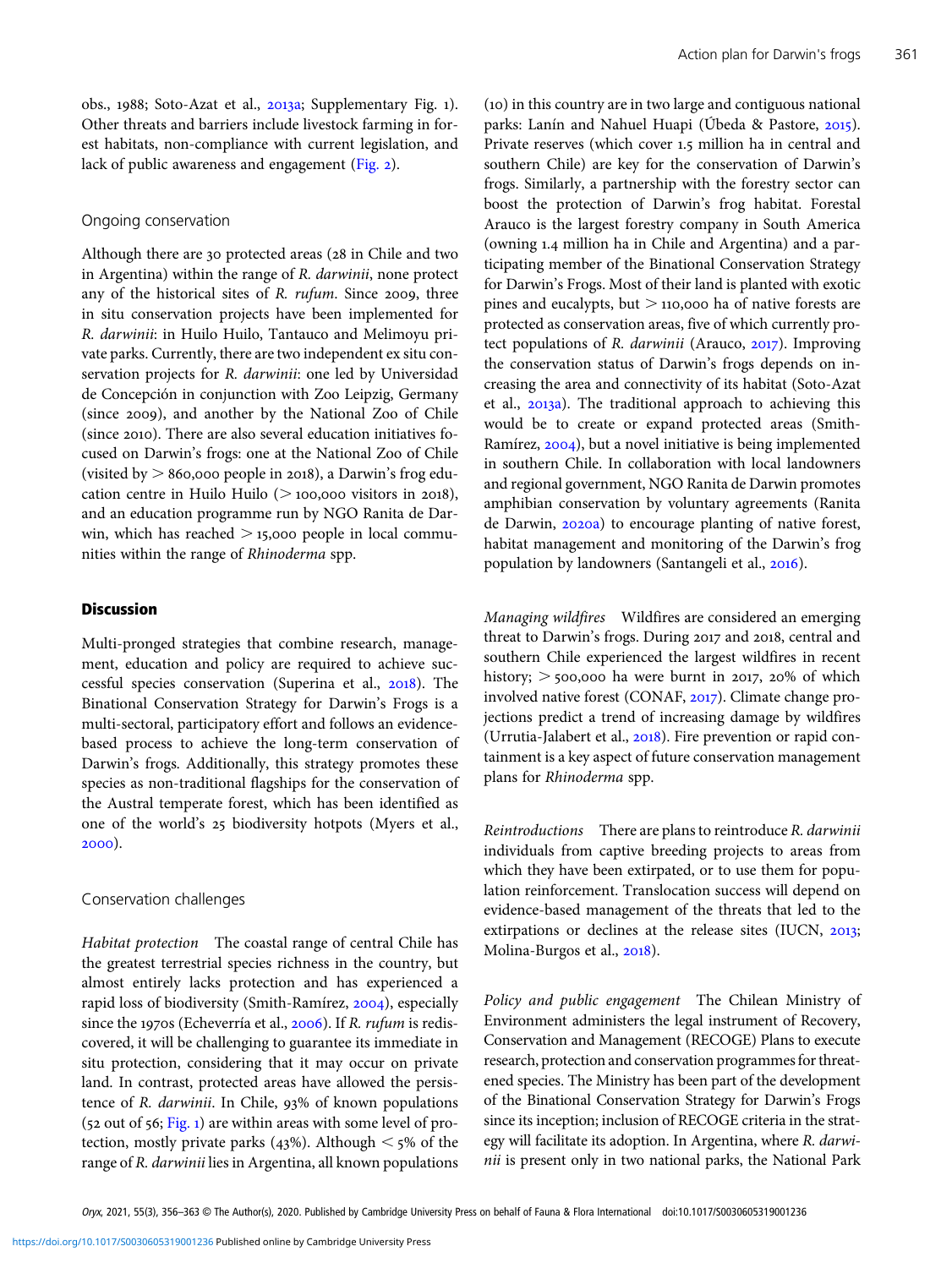<span id="page-6-0"></span>Administration is responsible for implementing the strategy. Once signed by the environment authorities of both countries, the strategy will facilitate interdisciplinary and international working amongst public agencies. Another area in which both countries can take action involves animal health departments, with the enforcement of amphibian import regulations and the implementation of biosecurity protocols aimed at limiting the spread of B. dendrobatidis (and other invasive species) both at national and local levels (Valenzuela-Sánchez et al., 2018; Bacigalupe et al., 2019). Official recognition of the strategy is also relevant for establishing nation-wide conservation education programmes. Improving the public's knowledge of and attitudes towards Darwin's frogs will be critical to achieve the strategy's objectives (Márquez-García et al., 2018).

Studies on population trends and threats to R. darwinii in Argentina are lacking and little is known about the genetic diversity of Rhinoderma. There have been no genetic studies of R. rufum and limited information is available for R. darwinii (Crump & Veloso,  $2005$ ). A characterization of the genetic structure of Rhinoderma spp. across their range would inform in situ management and assessment of potential reintroductions using captive-bred animals (IUCN, 2013).

Other critical investigations include improving our understanding of two known major threats: amphibian chytridiomycosis and climate change (Soto-Azat et al., 2013b; Uribe-Rivera et al., 2017). For R. darwinii, research is underway to assess mitigation actions addressing infections with B. dendrobatidis (Ranita de Darwin, 2020b). Besides phenotypic plasticity, amphibians have two options to deal with climate change: evolutionary adaptation and dispersal (Uribe-Rivera et al.,  $2017$ ). No information exists concerning evolutionary or phenotypic responses to rapid and ongoing climate change (IPCC,  $2014$ ); studies addressing this issue will allow us to predict, and potentially mitigate, the impacts of climate change on Rhinoderma.

#### Conclusions

The Binational Conservation Strategy for Darwin's Frogs is the first conservation strategy exclusively dedicated to amphibians at the species level in both Chile and Argentina. It provides an informative case study of a comprehensive programme for iconic, yet under-appreciated, fauna and an example of how small ectothermic animals can become flagship species for conservation, a role usually assigned to larger charismatic mammals. The development of the strategy is a constructive example of stakeholders, including local communities and industry, working together to generate a

robust instrument to combat the amphibian extinction crisis. This multi-disciplinary conservation planning initiative is an effort to coordinate existing work in Chile and Argentina and to catalyse further conservation actions based on scientific evidence. Successful implementation of the strategy will help to ensure the long-term viability of these unique frogs and, by extension, of their habitat, the Austral temperate forest.

Acknowledgements We thank Zoo Leipzig, Huilo Huilo Foundation, Universidad Andres Bello, Fundación MERI, Forestal Arauco, Darwin Vineyards and Cerveza Tropera for financial support for the development of the Binational Conservation Strategy for Darwin's Frogs, and Anne Baker (Amphibian Ark) for her support with the preparation of facilitation materials. CA and AV-S are supported by Fondecyt grants no. 1181758 and 3180107, respectively.

Author contributions Writing: CA, AV-S, AAC; revision: all authors.

### Conflict of interests None.

**Ethical standards** This work abided by the Oryx guidelines on ethical standards.

# References

- ARAUCO (2017) 2017 Sustainability Report. Forestal Arauco, Santiago, Chile. [arauco.cl/na/sostenibilidad/reportes-de](http://www.arauco.cl/na/sostenibilidad/reportes-de-sostenibilidad)[sostenibilidad](http://www.arauco.cl/na/sostenibilidad/reportes-de-sostenibilidad) [accessed 26 February 2020].
- BACIGALUPE, L.D., VÁSQUEZ, I.A., ESTAY, S.A., VALENZUELA-SÁNCHEZ, A., ALVARADO-RYBAK, M., PEÑAFIEL-RICAURTE, A. et al. (2019) The amphibian-killing fungus in a biodiversity hotspot: identifying and validating high-risk areas and refugia. Ecosphere, 10, e02724.
- BARROS, R. (1918) Notas sobre el 'sapito vaquero' (Rhinoderma darwinii Dum. & Bibron). Revista Chilena de Historia Natural,  $22.71 - 75.$
- BOURKE, J., ULMER, P., MUTSCHMANN, F., BUSSE, K., WERNING, H. & BÖHME, W. (2010) Batrachochytrium dendrobatidis in Darwin's frog (Rhinoderma darwinii), Chile. Diseases of Aquatic Organisms,  $92, 217 - 221.$
- BOURKE, J., BUSSE, K. & BÖHME, W. (2012) Searching for a lost frog (Rhinoderma rufum): identification of the most promising areas for future surveys and possible reasons of its enigmatic decline. North-Western Journal of Zoology, 8, 99-106.
- BOURKE, J., BUSSE, K. & BÖHME, W. (2018) Potential effects of climate change on the distribution of the Endangered Darwin's frog. North-Western Journal of Zoology, 14, 165-170.
- BUSSE, K. (2002) Darwin's frogs in danger; Rhinoderma, are there any Rhinoderma rufum left in Chile? Reptilia, 25, 63-67.
- CONAF (CORPORACIÓN NACIONAL FORESTAL) (2017) Análisis de la Afectación y Severidad de los Incendios Forestales Ocurridos en Enero y Febrero de 2017 sobre los Usos de Suelo y los Ecosistemas Naturales Presentes entre las Regiones de Coquimbo y Los Ríos de Chile. Informe Técnico, Santiago, Chile.
- CRUMP, M.L. (2002) Natural history of Darwin's frog Rhinoderma darwinii. Herpetological Natural History, 9, 21-31.
- CRUMP, M.L. & VELOSO, A. (2005) El aporte de observaciones de terreno y del análisis genético para la conservación de Rhinoderma darwinii en Chile. In Historia, Biodiversidad y Ecología de los